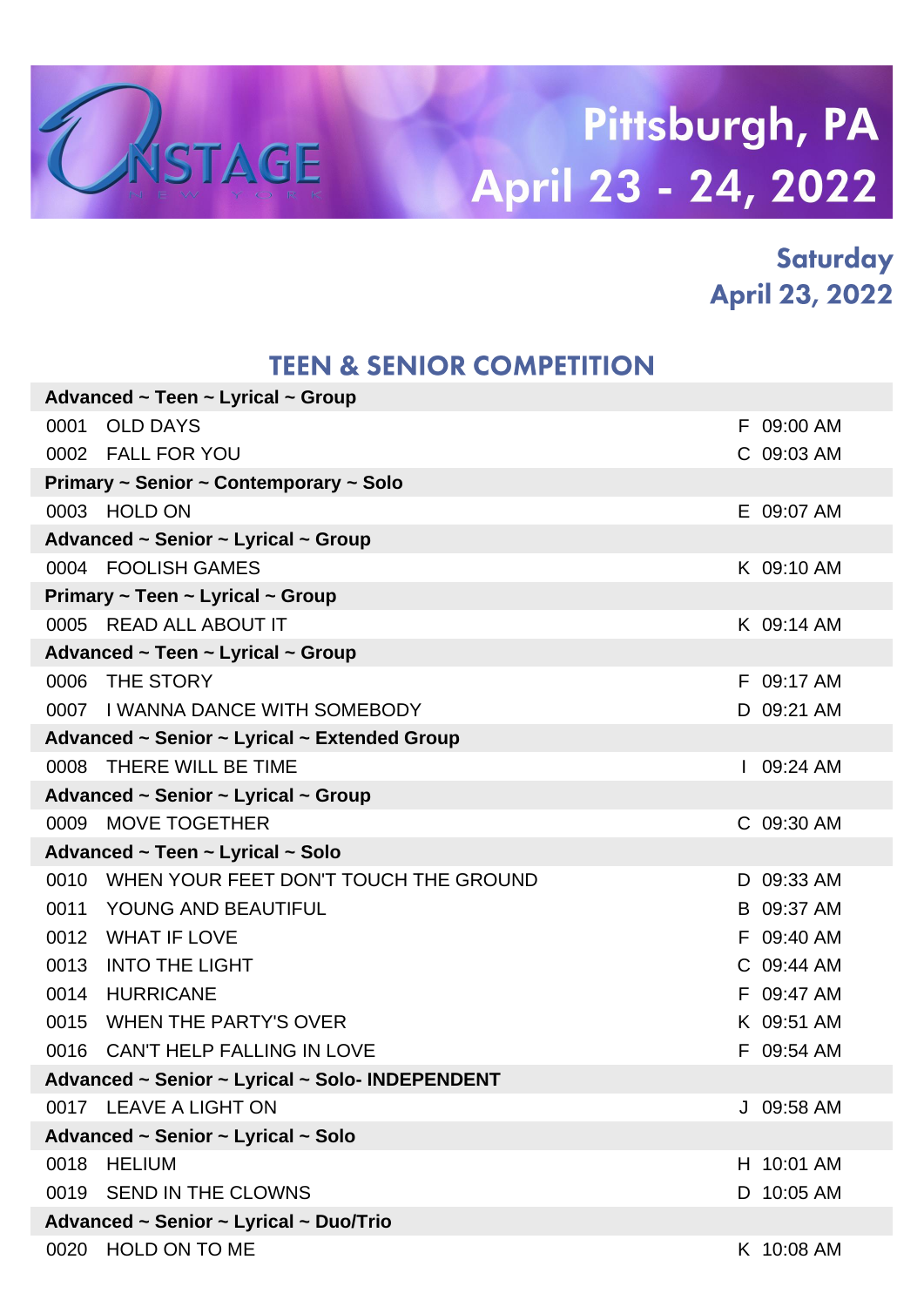| 0021 | <b>MEDICINE</b>                            |   | F 10:12 AM |
|------|--------------------------------------------|---|------------|
|      | 0022 LA FIN DES TEMPS                      |   | C 10:15 AM |
|      | Advanced ~ Teen ~ Lyrical ~ Duo/Trio       |   |            |
| 0023 | <b>RESCUE</b>                              |   | B 10:19 AM |
| 0024 | <b>FIX YOU</b>                             |   | F 10:22 AM |
|      | Advanced ~ Senior ~ Lyrical ~ Solo         |   |            |
| 0025 | <b>STRANGE</b>                             |   | C 10:26 AM |
| 0026 | <b>HELIUM</b>                              |   | D 10:29 AM |
| 0027 | <b>END OF THE WORLD</b>                    |   | C 10:33 AM |
| 0028 | <b>SKINNY LOVE</b>                         |   | F 10:36 AM |
| 0029 | <b>EXPERIENCE</b>                          |   | C 10:40 AM |
| 0030 | <b>CLOSER</b>                              |   | C 10:43 AM |
| 0031 | <b>LISTEN</b>                              |   | D 10:47 AM |
|      | 0032 SHE USED TO BE MINE                   |   | K 10:50 AM |
|      | Primary ~ Teen ~ Lyrical ~ Solo            |   |            |
| 0033 | STAY                                       |   | K 10:54 AM |
|      | 0034 SOLDIER                               |   | C 10:57 AM |
|      | Primary ~ Teen ~ Lyrical ~ Duo/Trio        |   |            |
|      | 0035 JUMPER                                |   | K 11:01 AM |
|      | Advanced ~ Senior ~ Lyrical ~ Line         |   |            |
|      | 0036 WHAT THE WORLD NEEDS NOW              |   | C 11:04 AM |
|      | Advanced ~ Teen ~ Tap ~ Small Production   |   |            |
|      | 0037 BOOGIE WONDERLAND                     |   | D 11:08 AM |
|      | Primary $\sim$ Teen $\sim$ Tap $\sim$ Solo |   |            |
|      | 0038 BEGGIN                                |   | K 11:11 AM |
|      | Advanced ~ Teen ~ Tap ~ Solo               |   |            |
|      | 0039 GET IT RIGHT                          | L | 11:15 AM   |
|      | Advanced ~ Senior ~ Tap ~ Solo             |   |            |
|      | 0040 IT'S YOUR THING                       |   | 11:18 AM   |
|      | Primary ~ Teen ~ Musical Theatre ~ Solo    |   |            |
|      | 0041 WAXING GIBBOUS                        |   | 11:22 AM   |
|      | Advanced ~ Senior ~ Tap ~ Solo             |   |            |
|      | 0042 PHANTOM                               |   | K 11:25 AM |
|      | Primary ~ Teen ~ Tap ~ Duo/Trio            |   |            |
|      | 0043 CUPS                                  |   | C 11:29 AM |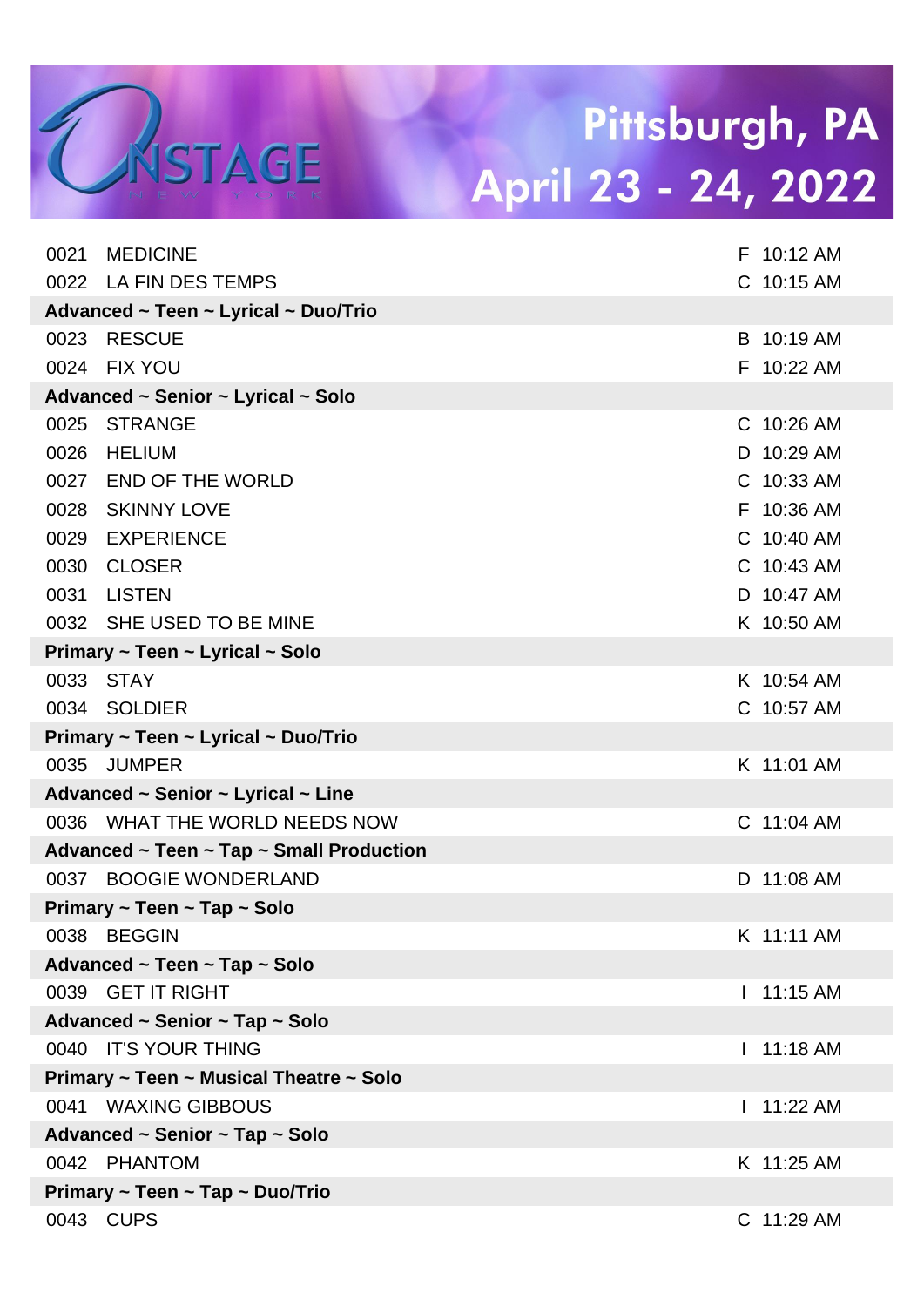| Advanced $\sim$ I een $\sim$ I ap $\sim$ Duo/I rio |                          |
|----------------------------------------------------|--------------------------|
| 0044 HEART CRY                                     | D 11:32 AM               |
| Advanced ~ Teen ~ Tap ~ Group                      |                          |
| 0045 5 GUYS NAMED MOE                              | D 11:36 AM               |
| Advanced $\sim$ Senior $\sim$ Tap $\sim$ Group     |                          |
| 0046 WALK THIS WAY                                 | K 11:39 AM               |
| 0047 LET ME THINK ABOUT IT                         | $11:43$ AM               |
| Advanced ~ Teen ~ Musical Theatre ~ Solo           |                          |
| 0048 TROUBLE                                       | D 11:46 AM               |
| Advanced ~ Senior ~ Tap ~ Solo                     |                          |
| 0049 SOME NIGHTS                                   | D 11:50 AM               |
| Advanced ~ Teen ~ Tap ~ Solo                       |                          |
| 0050 SMOOTH CRIMINAL                               | D 11:53 AM               |
| 0051 SIR DUKE                                      | D 11:57 AM               |
| Advanced ~ Senior ~ Tap ~ Solo                     |                          |
| 0052 MR. BOJANGLES                                 | D 12:00 PM               |
| 0053 BILLIE'S BOUNCE                               | $1.12:04 \text{ PM}$     |
| 0054 THIS WILL BE                                  | D 12:07 PM               |
| Primary $\sim$ Teen $\sim$ Tap $\sim$ Line         |                          |
| 0055 BROWN DERBY JUMP                              | K 12:11 PM               |
| Advanced $\sim$ Teen $\sim$ Tap $\sim$ Group       |                          |
| 0056<br><b>DANCIN' FOOL</b>                        | D 12:14 PM               |
| Advanced $\sim$ Senior $\sim$ Tap $\sim$ Group     |                          |
| 0057 RUMOR HAS IT                                  | D 12:18 PM               |
| Advanced $\sim$ Teen $\sim$ Tap $\sim$ Group       |                          |
| 0058 BACK AND FORTH                                | 12:21 PM                 |
| <b>BREAK</b>                                       |                          |
| Advanced ~ Teen ~ Open ~ Small Production          |                          |
| <b>BIRDLAND</b><br>0059                            | F 12:25 PM               |
| Advanced ~ Teen ~ Open ~ Duo/Trio                  |                          |
| 0061 DERNIERE DANSE                                | H 12:43 PM               |
| Advanced ~ Senior ~ Musical Theatre ~ Solo         |                          |
| 0062 ALL THAT JAZZ                                 | D 12:47 PM               |
| Advanced ~ Teen ~ Tap ~ Duo/Trio                   |                          |
| 0063 THAT'S IT, I'M CRAZY!"                        | 12:50 PM<br>$\mathbf{I}$ |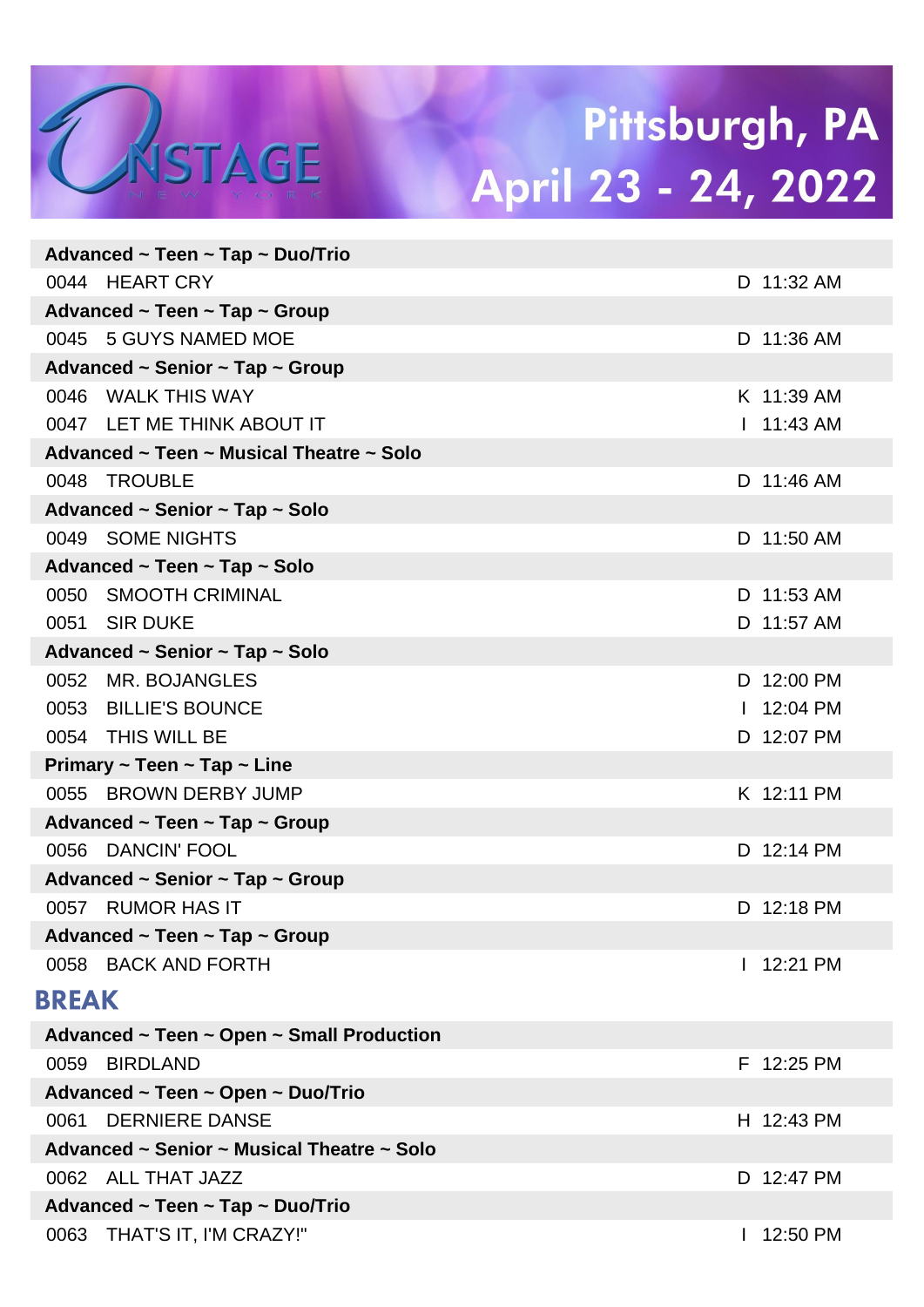|           | Primary ~ Teen ~ Open ~ Duo/Trio            |             |
|-----------|---------------------------------------------|-------------|
| 0064 TIME |                                             | F 12:54 PM  |
|           | Advanced ~ Senior ~ Open ~ Solo             |             |
|           | 0065 I FOUND                                | H 12:57 PM  |
| 0066      | <b>ALL I WANT</b>                           | H 01:01 PM  |
| 0067      | <b>SOMEONE YOU LOVED</b>                    | H 01:04 PM  |
| 0068      | <b>LANDSLIDE</b>                            | H 01:08 PM  |
| 0069      | <b>WANTED</b>                               | H 01:11 PM  |
| 0070      | THE END                                     | H 01:15 PM  |
|           | 0071 TEMPTATION                             | H 01:18 PM  |
|           | Advanced ~ Teen ~ Open ~ Group              |             |
|           | 0072 SO BEAUTIFUL                           | F 01:22 PM  |
| 0073      | DOCK OF THE BAY                             | D 01:25 PM  |
|           | Advanced ~ Teen ~ Open ~ Solo               |             |
|           | 0074 A PALE                                 | H 01:29 PM  |
| 0075      | <b>INFRA1</b>                               | H 01:32 PM  |
|           | 0076 I DON'T THINK ABOUT YOU                | H 01:36 PM  |
|           | Advanced ~ Senior ~ Ballet ~ Solo           |             |
|           | 0077 KITRI ACT 1                            | C 01:39 PM  |
|           | Advanced ~ Teen ~ Ballet ~ Solo             |             |
|           | 0078 UPHILL                                 | $101:43$ PM |
|           | Advanced ~ Teen ~ Open ~ Solo               |             |
|           | 078A SO FAR SO CLOSE                        | F 01:46 PM  |
|           | Advanced ~ Teen ~ Open ~ Group              |             |
|           | 0079 WILL YOU STILL LOVE ME                 | F 01:50 PM  |
|           | Advanced ~ Teen ~ Open ~ Large Production   |             |
|           | 0080 FUN IN THE SUN                         | D 01:53 PM  |
|           | Advanced ~ Teen ~ Contemporary ~ Duo/Trio   |             |
|           | 0081 LOST WITHOUT YOU                       | E 01:58 PM  |
|           | Primary ~ Teen ~ Contemporary ~ Duo/Trio    |             |
|           | 0082 THE RAVEN                              | F 02:01 PM  |
|           | Advanced ~ Senior ~ Contemporary ~ Duo/Trio |             |
|           | 0083   WISH I COULD STAY                    | E 02:05 PM  |
|           | 0084 MEDICINE                               | C 02:08 PM  |
|           | Advanced ~ Senior ~ Open ~ Duo/Trio         |             |
|           | 084A NEVER TEAR US APART                    | H 02:12 PM  |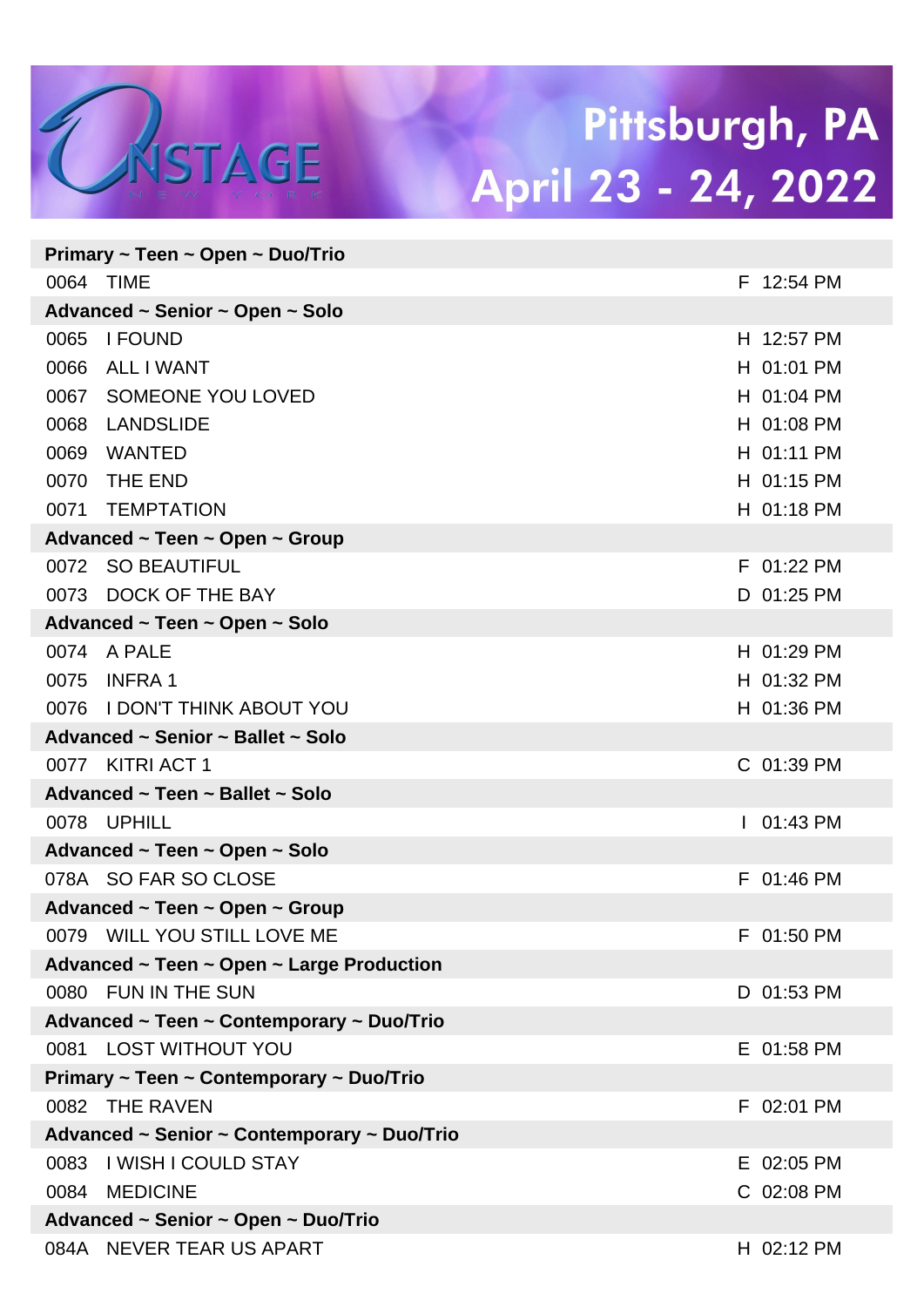|      | Advanced ~ Senior ~ Contemporary ~ Duo/Trio |            |
|------|---------------------------------------------|------------|
| 0085 | <b>MADE OF STONE</b>                        | F 02:15 PM |
|      | Advanced ~ Teen ~ Contemporary ~ Group      |            |
| 0086 | <b>SHADES OF GREY</b>                       | D 02:19 PM |
| 0087 | <b>CRY TO ME</b>                            | 02:22 PM   |
|      | Advanced ~ Senior ~ Contemporary ~ Solo     |            |
| 0088 | <b>BIRD GIRL</b>                            | C 02:26 PM |
| 0089 | <b>DYNASTY</b>                              | B 02:29 PM |
| 0090 | TO GOOD                                     | C 02:33 PM |
| 0091 | <b>LOVESONG</b>                             | D 02:36 PM |
| 0092 | <b>WAKING UP SLOW</b>                       | C 02:40 PM |
| 0093 | <b>ROME</b>                                 | E 02:43 PM |
| 0094 | <b>MERCURY</b>                              | D 02:47 PM |
| 0095 | DO YOU FEEL REAL                            | C 02:50 PM |
| 0096 | <b>WEIGHT IN GOLD</b>                       | E 02:54 PM |
| 0097 | THE SOOTHING BLUE OF SPRING                 | C 02:57 PM |
| 0098 | <b>COURAGE TO LOVE</b>                      | C 03:01 PM |
| 0099 | <b>MY JOURNEY</b>                           | K 03:04 PM |
| 0100 | <b>SHIRK</b>                                | C 03:08 PM |
|      | Advanced ~ Teen ~ Contemporary ~ Group      |            |
| 0101 | <b>IMAGINE</b>                              | F 03:11 PM |
|      | Advanced ~ Senior ~ Contemporary ~ Line     |            |
|      | 0102 BLEEDING COLORS                        | E 03:15 PM |
|      | Advanced ~ Senior ~ Contemporary ~ Group    |            |
| 0103 | <b>SLOW DOWN</b>                            | D 03:18 PM |
|      | 0104 THE LOVE YOU LEFT BEHIND               | C 03:22 PM |
|      | Advanced ~ Teen ~ Contemporary ~ Solo       |            |
| 0105 | MY JOURNEY                                  | 03:25 PM   |
| 0106 | <b>WELCOME TO THE JUNGLE</b>                | D 03:29 PM |
| 0107 | <b>ASCENDING</b>                            | C 03:32 PM |
| 0108 | <b>EASY</b>                                 | F 03:36 PM |
| 0109 | <b>MOUNT EVEREST</b>                        | K 03:39 PM |
| 0110 | <b>CAGE OF BONES</b>                        | F 03:43 PM |
| 0111 | <b>LANTERNS LIT</b>                         | F 03:46 PM |
|      | 0112 SAY YOU LOVE ME                        | H 03:50 PM |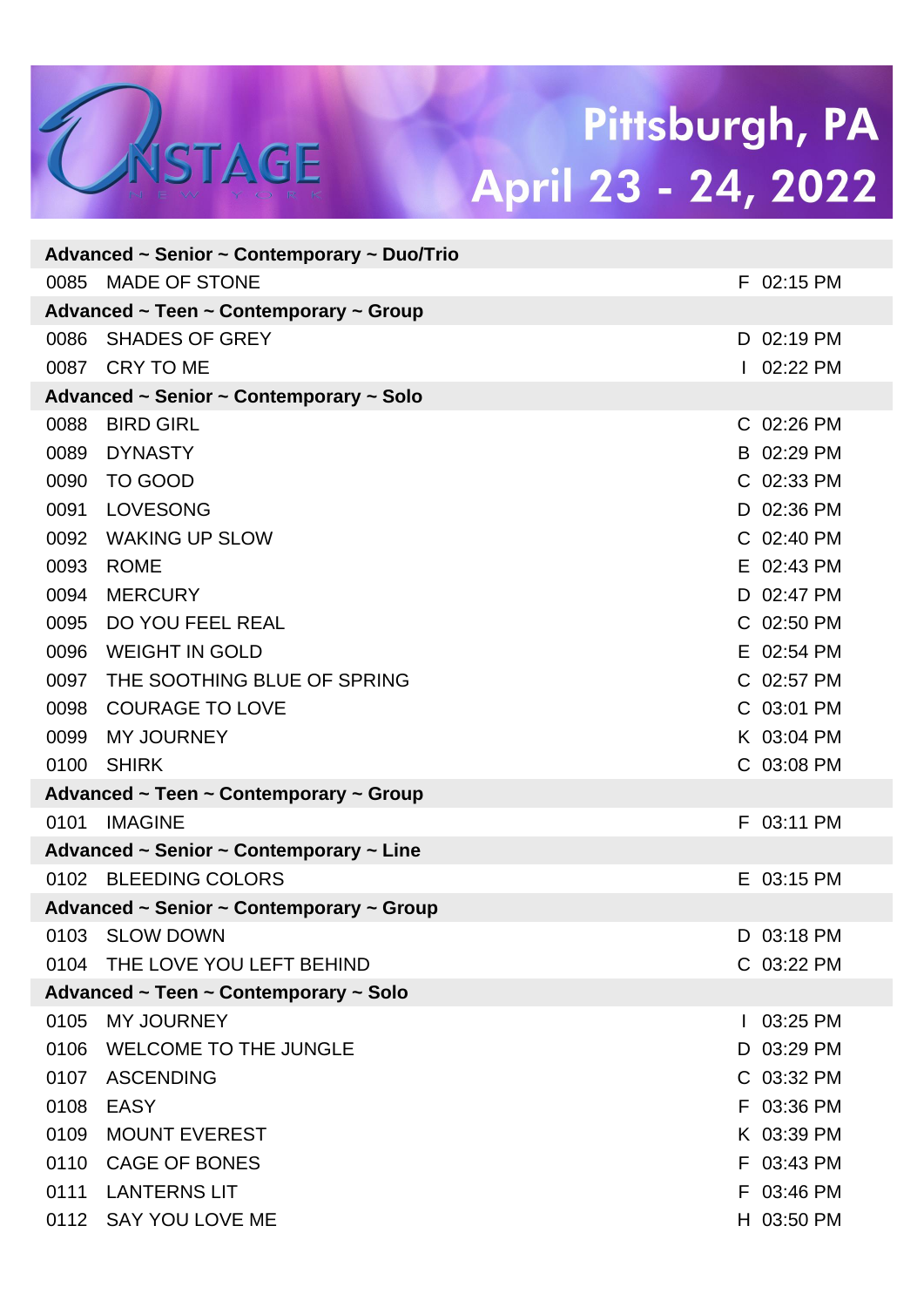|      | Advanced $\sim$ Teen $\sim$ Contemporary $\sim$ Group |             |
|------|-------------------------------------------------------|-------------|
|      | 0113 NEW RULES                                        | C 03:53 PM  |
|      | Advanced ~ Senior ~ Contemporary ~ Group              |             |
|      | 0114 SPRING                                           | D 03:57 PM  |
|      | Primary ~ Teen ~ Contemporary ~ Solo                  |             |
|      | 0115 PHOTOGRAPH                                       | C 04:00 PM  |
|      | 0116 HIT THE ROAD JACK                                | F 04:04 PM  |
|      | 0117 MADNESS                                          | D 04:07 PM  |
|      | Primary ~ Teen ~ Contemporary ~ Line                  |             |
|      | 0118 SOCIALLY BLIND                                   | K 04:11 PM  |
|      | Advanced ~ Senior ~ Contemporary ~ Line               |             |
|      | 0119 DRAWN TO YOU                                     | C 04:14 PM  |
|      | Primary ~ Junior ~ Open ~ Duo/Trio                    |             |
|      | 119A THE FACE                                         | F 04:18 PM  |
|      | Advanced ~ Teen ~ Jazz ~ Small Production             |             |
|      | 0120 MASQUERADE                                       | D 04:21 PM  |
|      | Advanced ~ Senior ~ Jazz ~ Solo- INDEPENDENT          |             |
|      | 0121 WICKED ONE                                       | J 04:25 PM  |
|      | Advanced ~ Teen ~ Jazz ~ Solo                         |             |
| 0122 | <b>ICON</b>                                           | $104:28$ PM |
|      | 0123 REACH OUT                                        | $104:32$ PM |
|      | 0124 POISON                                           | K 04:35 PM  |
|      | 0125 SHAKE YOUR GROOVE THING                          | D 04:39 PM  |
|      | 0126 TOUGH LOVER                                      | K 04:42 PM  |
|      | 0127 THAT MAN                                         | D 04:46 PM  |
|      | Advanced ~ Teen ~ Hip Hop ~ Line                      |             |
|      | 0128 LET IT WHIP                                      | D 04:49 PM  |
|      | Primary ~ Teen ~ Jazz ~ Group                         |             |
|      | 0129 SWEET DREAMS                                     | K 04:53 PM  |
|      | 0130 CLOUDY DAY                                       | B 04:56 PM  |
|      | Advanced ~ Senior ~ Jazz ~ Line                       |             |
| 0131 | <b>BANG BANG</b>                                      | C 05:00 PM  |
|      | Advanced ~ Teen ~ Jazz ~ Group                        |             |
|      | 0132 BODY LANGUAGE                                    | F 05:03 PM  |
|      | Advanced ~ Senior ~ Jazz ~ Group                      |             |
| 0133 | <b>BURNIN UP</b>                                      | K 05:07 PM  |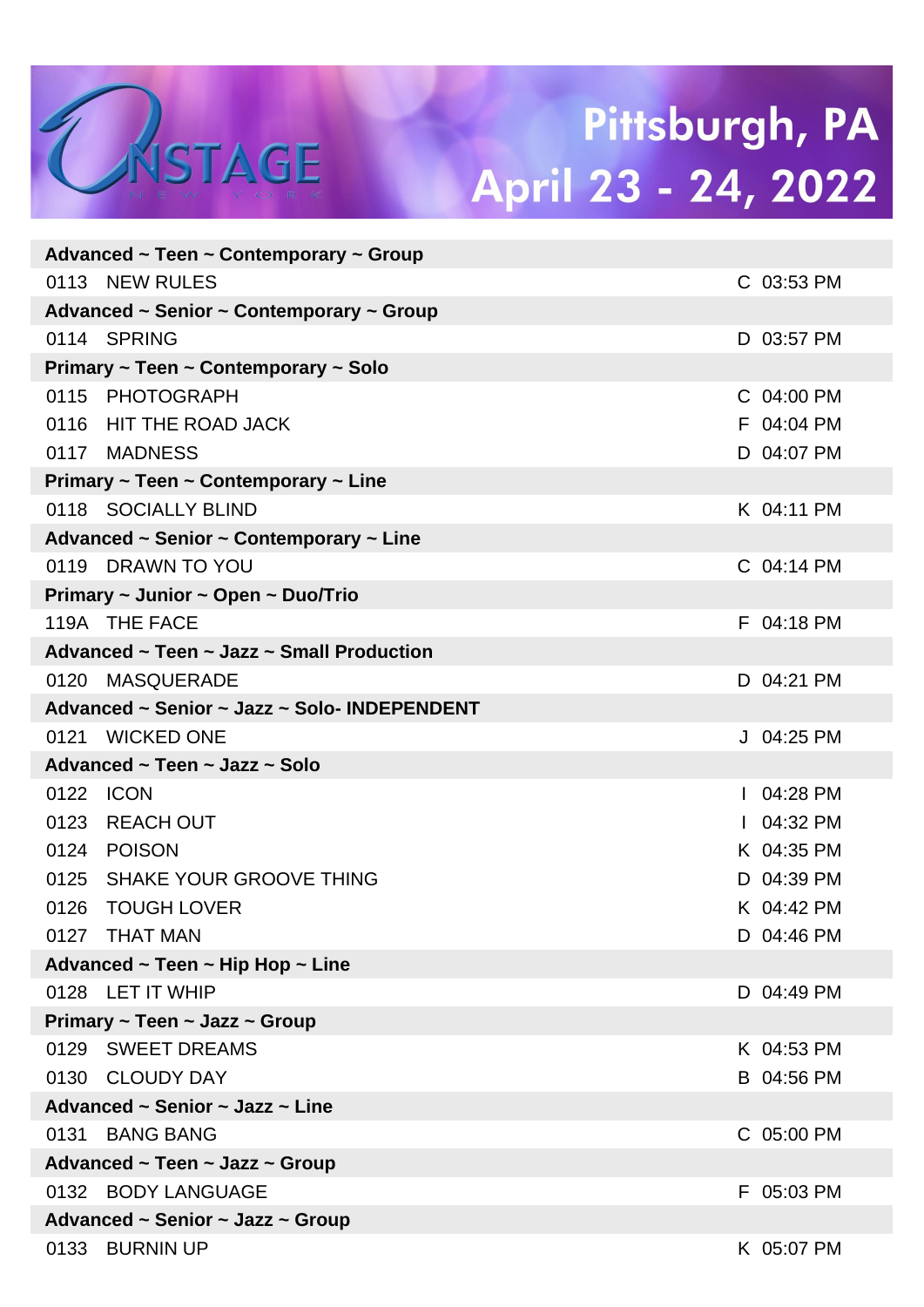

|              | Advanced $\sim$ Teen $\sim$ Jazz $\sim$ Group |            |
|--------------|-----------------------------------------------|------------|
|              | 0134 ONE NIGHT IN BANGKOK                     | D 05:10 PM |
| <b>BREAK</b> |                                               |            |
|              | Primary ~ Teen ~ Jazz ~ Solo                  |            |
|              | 0135 BABY ONE MORE TIME                       | K 05:24 PM |
|              | 0136 BABY I'M A STAR                          | D 05:27 PM |
|              | Advanced ~ Senior ~ Jazz ~ Solo               |            |
|              | 0137 LOVE IS BLINDNESS                        | C 05:31 PM |
| 0138         | <b>FEELING GOOD</b>                           | D 05:34 PM |
| 0139         | <b>FALLIN</b>                                 | C 05:38 PM |
| 0140         | <b>CALIFORNIA DREAMIN'</b>                    | D 05:41 PM |
| 0141         | <b>MODERATION</b>                             | K 05:45 PM |
|              | 0142 OOPS I DID IT AGAIN!                     | D 05:48 PM |
|              | 0143 ESCALATE                                 | C 05:52 PM |
|              | 0144 BLACK AND GOLD                           | H 05:55 PM |
|              | 0145 I PUT A SPELL ON YOU                     | H 05:59 PM |
|              | Primary ~ Prep ~ Jazz ~ Group                 |            |
|              | 145A LOVE POTION #9                           | F 06:02 PM |
|              | Advanced ~ Teen ~ Jazz ~ Duo/Trio             |            |
|              | 0146 MANNEQUIN                                | F 06:06 PM |
|              | Advanced ~ Senior ~ Hip Hop ~ Group           |            |
|              | 0147 THE AFTERPARTY                           | E 06:09 PM |
|              | Advanced ~ Teen ~ Hip Hop ~ Small Production  |            |
|              | 0148 LOSE CONTROL                             | D 06:13 PM |
|              | Primary ~ Teen ~ Hip Hop ~ Line               |            |
|              | 0149 LET'S PARTY                              | K 06:16 PM |

### **TEEN & SENIOR AWARDS CEREMONY**

\*\*All posted times are APPROXIMATE and all performers should be prepared to perform at least 60 minutes in advance, in the event the program is running ahead of schedule. Intentional manipulation of the running order will result in disqualification.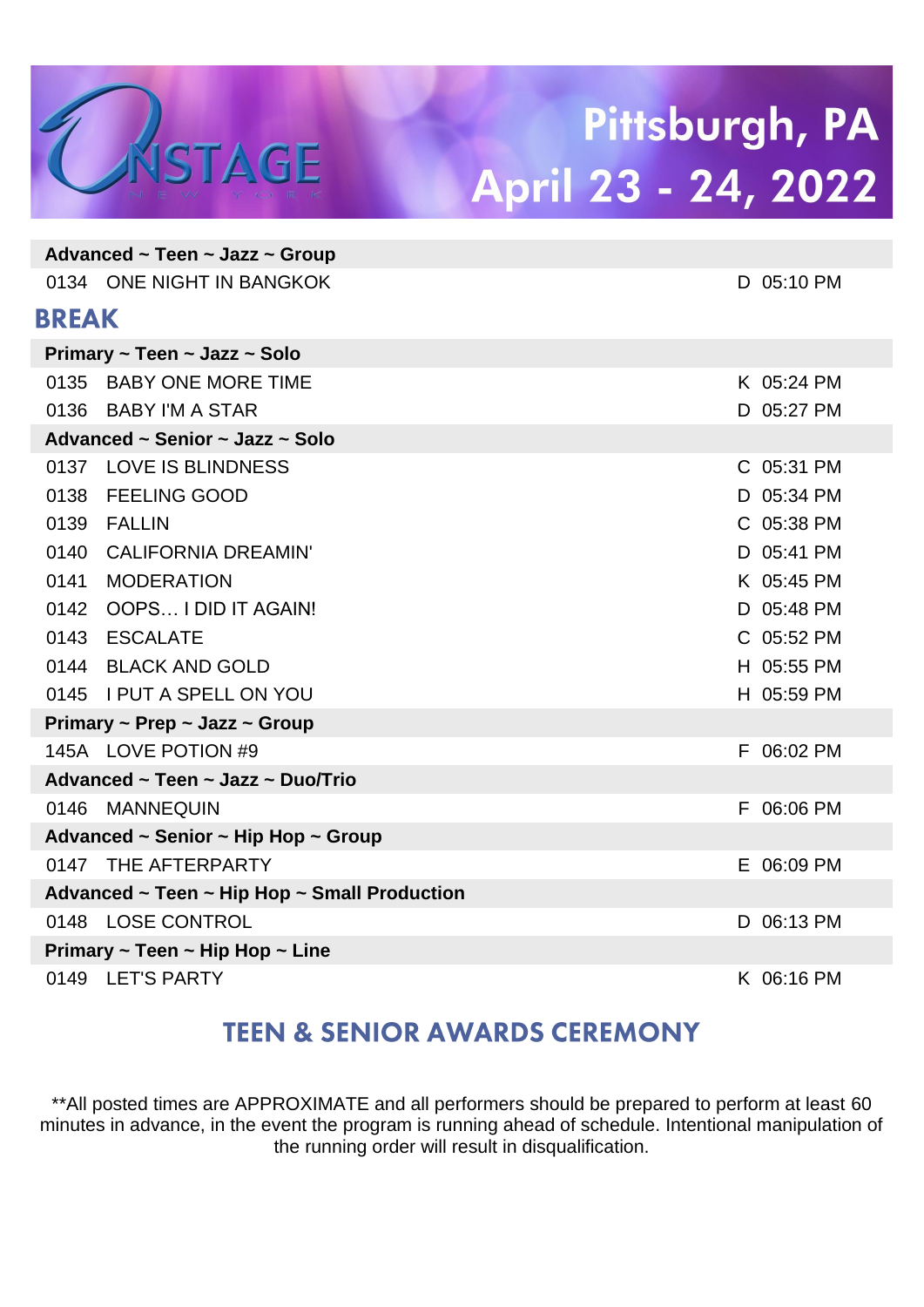

### Sunday **April 24, 2022**

#### PREP, MINI & JUNIOR COMPETITION

|                                  | Primary ~ Mini ~ Tap ~ Group                   |              |            |  |  |
|----------------------------------|------------------------------------------------|--------------|------------|--|--|
| 0150                             | <b>GET READY</b>                               |              | K 08:00 AM |  |  |
|                                  | 0151 WALKIN ON SUNSHINE                        | $\mathbf{L}$ | 08:03 AM   |  |  |
|                                  | Advanced ~ Junior ~ Acro/Gymnastics ~ Group    |              |            |  |  |
| 0152                             | <b>DREAMS</b>                                  |              | F 08:07 AM |  |  |
|                                  | Advanced ~ Mini ~ Tap ~ Group                  |              |            |  |  |
| 0153                             | SWING THAT MOOD                                |              | D 08:10 AM |  |  |
|                                  | Advanced $\sim$ Junior $\sim$ Tap $\sim$ Group |              |            |  |  |
| 0154                             | <b>EASY WINNERS</b>                            |              | D 08:14 AM |  |  |
|                                  | Primary $\sim$ Prep $\sim$ Tap $\sim$ Line     |              |            |  |  |
| 0155                             | CHOO CHOO CH'BOOGIE                            |              | D 08:17 AM |  |  |
|                                  | Advanced $\sim$ Junior $\sim$ Tap $\sim$ Line  |              |            |  |  |
| 0156                             | <b>HOLD MY HAND</b>                            |              | 08:21 AM   |  |  |
|                                  | Primary ~ Mini ~ Acro/Gymnastics ~ Duo/Trio    |              |            |  |  |
| 0157                             | <b>WIND SPIRITS</b>                            |              | F 08:24 AM |  |  |
|                                  | Primary ~ Mini ~ Tap ~ Line                    |              |            |  |  |
| 0158                             | <b>BUGLE BOY</b>                               |              | K 08:28 AM |  |  |
|                                  | Advanced ~ Junior ~ Tap ~ Solo                 |              |            |  |  |
| 0159                             | SANTO DOMINGO                                  |              | D 08:31 AM |  |  |
| 0160                             | PENCIL FULL OF LEAD                            |              | D 08:35 AM |  |  |
| 0161                             | <b>KANSAS CITY</b>                             |              | D 08:38 AM |  |  |
| 0162                             | <b>NO LIMITS</b>                               |              | 08:42 AM   |  |  |
| 0163                             | <b>LISTEN TO THE BEAT</b>                      |              | 08:45 AM   |  |  |
|                                  | Advanced ~ Junior ~ Tap ~ Duo/Trio             |              |            |  |  |
| 0164                             | MAN WITH THE HEX                               | D            | 08:49 AM   |  |  |
| Advanced ~ Mini ~ Tap ~ Duo/Trio |                                                |              |            |  |  |
| 0165                             | <b>FRIEND LIKE ME</b>                          |              | D 08:52 AM |  |  |
|                                  | Primary ~ Mini ~ Acro/Gymnastics ~ Group       |              |            |  |  |
| 0166                             | <b>MAD WORLD</b>                               | F            | 08:56 AM   |  |  |
|                                  | Advanced ~ Junior ~ Acro/Gymnastics ~ Solo     |              |            |  |  |
| 0167                             | <b>EXPLORATION</b>                             | Н.           | 08:59 AM   |  |  |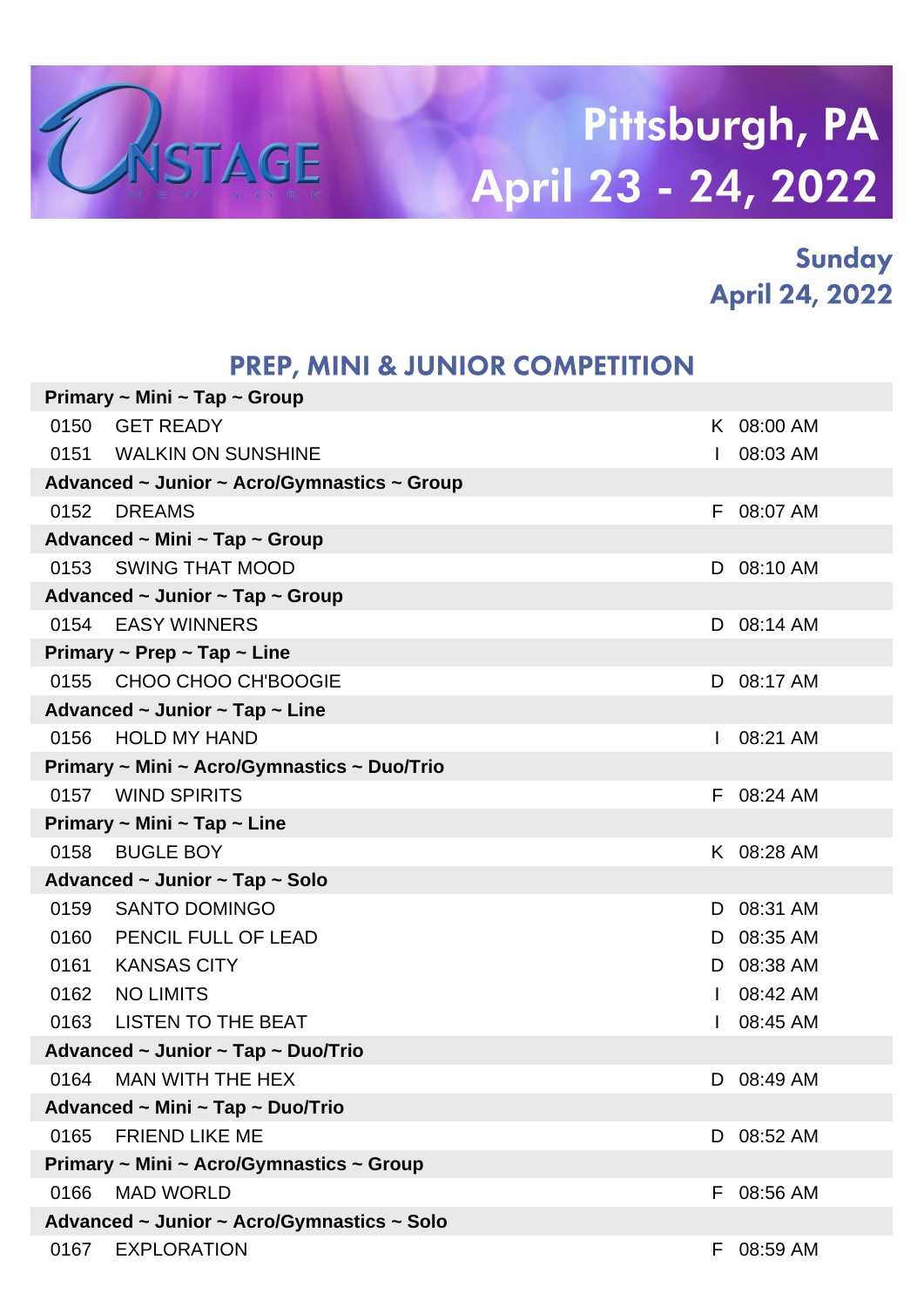|      | Primary ~ Mini ~ Tap ~ Solo                    |              |            |
|------|------------------------------------------------|--------------|------------|
|      | 0168 BLUE SUEDE SHOES                          |              | D 09:03 AM |
|      | Primary ~ Junior ~ Tap ~ Solo                  |              |            |
| 0169 | I WON'T DANCE                                  | $\mathbf{L}$ | 09:06 AM   |
|      | Advanced ~ Mini ~ Tap ~ Solo                   |              |            |
| 0170 | <b>BANDSTAND BOOGIE</b>                        |              | D 09:10 AM |
| 0171 | <b>WAGON WHEEL</b>                             |              | D 09:13 AM |
|      | 0172 AIN'T WHAT YOU DO                         | $\mathbf{L}$ | 09:17 AM   |
|      | 0173 I LOVE A RAINY NIGHT                      |              | D 09:20 AM |
|      | 0174 SHAKE THE ROOM                            |              | D 09:24 AM |
|      | Primary ~ Mini ~ Acro/Gymnastics ~ Duo/Trio    |              |            |
| 0175 | <b>FRUITION</b>                                |              | F 09:27 AM |
|      | Advanced ~ Junior ~ Acro/Gymnastics ~ Duo/Trio |              |            |
| 0176 | SOMEBODY'S WATCHING                            |              | F 09:31 AM |
|      | Advanced ~ Junior ~ Acro/Gymnastics ~ Solo     |              |            |
| 0179 | <b>UNSTOPPABLE</b>                             |              | D 09:34 AM |
|      | Primary ~ Junior ~ Acro/Gymnastics ~ Solo      |              |            |
| 0180 | LOTUS                                          |              | F 09:38 AM |
|      | Primary ~ Mini ~ Acro/Gymnastics ~ Solo        |              |            |
| 0181 | PEARL                                          |              | F 09:41 AM |
| 0182 | MOTHER EARTH                                   |              | F 09:45 AM |
|      | Advanced ~ Junior ~ Musical Theatre ~ Solo     |              |            |
| 0183 | HAVE YOU EVEN BEGUN TO WONDER                  | D.           | 09:48 AM   |
| 0184 | I'M ME                                         | D            | 09:52 AM   |
|      | 0185 AROUND HERE                               |              | D 09:55 AM |
| 0186 | <b>EVIL LIKE ME</b>                            |              | D 09:59 AM |
|      | Advanced ~ Mini ~ Musical Theatre ~ Solo       |              |            |
|      | 0187 SWEET GEORGIA BROWN                       | D            | 10:02 AM   |
|      | 0188 SHOW OFF                                  |              | A 10:06 AM |
|      | Primary ~ Prep ~ Musical Theatre ~ Solo        |              |            |
| 0189 | ONE JUMP                                       | D            | 10:09 AM   |
|      | Advanced ~ Junior ~ Acro/Gymnastics ~ Duo/Trio |              |            |
| 0190 | <b>DEAD SILENCE</b>                            | F.           | 10:13 AM   |
|      | Primary ~ Mini ~ Acro/Gymnastics ~ Duo/Trio    |              |            |
| 0191 | <b>FOREST DREAM</b>                            |              | F 10:16 AM |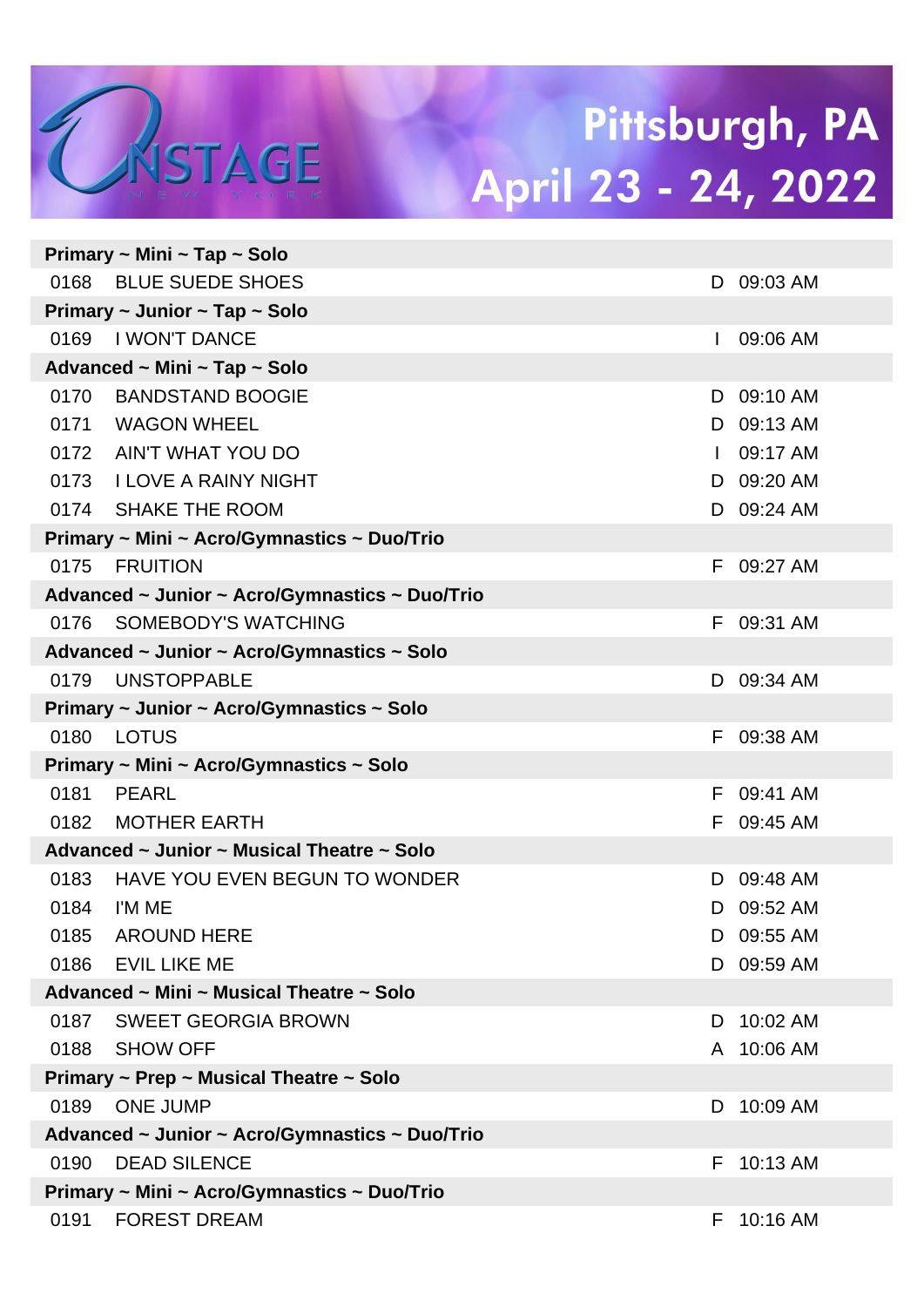|      | Advanced ~ Junior ~ Musical Theatre ~ Duo/Trio |              |            |
|------|------------------------------------------------|--------------|------------|
| 0192 | OL' MAN TIME                                   |              | D 10:20 AM |
|      | Advanced ~ Mini ~ Musical Theatre ~ Group      |              |            |
|      | 0193 BEHIND THE RED DOOR                       |              | D 10:23 AM |
|      | Primary ~ Mini ~ Lyrical ~ Group               |              |            |
|      | 0194 THE BEAT OF YOUR DRUM                     | $\mathbf{L}$ | 10:27 AM   |
| 0195 | <b>BRAVE</b>                                   |              | K 10:30 AM |
|      | Primary ~ Mini ~ Lyrical ~ Line                |              |            |
| 0196 | THE CALL                                       |              | K 10:34 AM |
|      | Primary ~ Mini ~ Lyrical ~ Group               |              |            |
|      | 0197 LE VIE EN ROSE                            |              | F 10:37 AM |
|      | Advanced ~ Mini ~ Lyrical ~ Solo               |              |            |
| 0198 | ONCE UPON A DREAM                              |              | A 10:41 AM |
|      | Advanced ~ Junior ~ Lyrical ~ Solo             |              |            |
| 0199 | <b>THOUSAND EYES</b>                           |              | A 10:44 AM |
|      | Primary ~ Junior ~ Lyrical ~ Solo              |              |            |
|      | 0200 YOU GOT IT IN YOU                         |              | K 10:48 AM |
| 0201 | DON'T KILL MY VIBE                             |              | C 10:51 AM |
| 0202 | HOPE IS THE THING WITH FEATHERS                |              | C 10:55 AM |
| 0203 | <b>BELIEVE</b>                                 |              | K 10:58 AM |
|      | Primary ~ Mini ~ Lyrical ~ Duo/Trio            |              |            |
|      | 0204 WHEREVER YOU WILL GO                      |              | K 11:02 AM |
|      | Primary ~ Junior ~ Lyrical ~ Duo/Trio          |              |            |
|      | 0205 CHASING ALL THE STARS                     |              | B 11:05 AM |
|      | Advanced ~ Mini ~ Lyrical ~ Duo/Trio           |              |            |
| 0206 | OH LOVE                                        |              | A 11:09 AM |
|      | Primary ~ Mini ~ Lyrical ~ Solo                |              |            |
| 0207 | EVERYWHERE I GO                                | F.           | $11:12$ AM |
| 0208 | <b>TEARS IN HEAVEN</b>                         | F.           | $11:16$ AM |
| 0209 | <b>LONG LOST CHILD</b>                         |              | C 11:19 AM |
| 0210 | <b>I HAVE A VOICE</b>                          | $\mathbf{I}$ | 11:23 AM   |
| 0211 | <b>TREES</b>                                   |              | G 11:26 AM |
|      | Primary ~ Prep ~ Lyrical ~ Solo                |              |            |
| 0212 | <b>GOODBYE YELLOW BRICK ROAD</b>               | F.           | 11:30 AM   |
|      | Advanced ~ Junior ~ Lyrical ~ Duo/Trio         |              |            |
| 0213 | SHE USED TO BE MINE                            | F.           | 11:33 AM   |

LASTAGE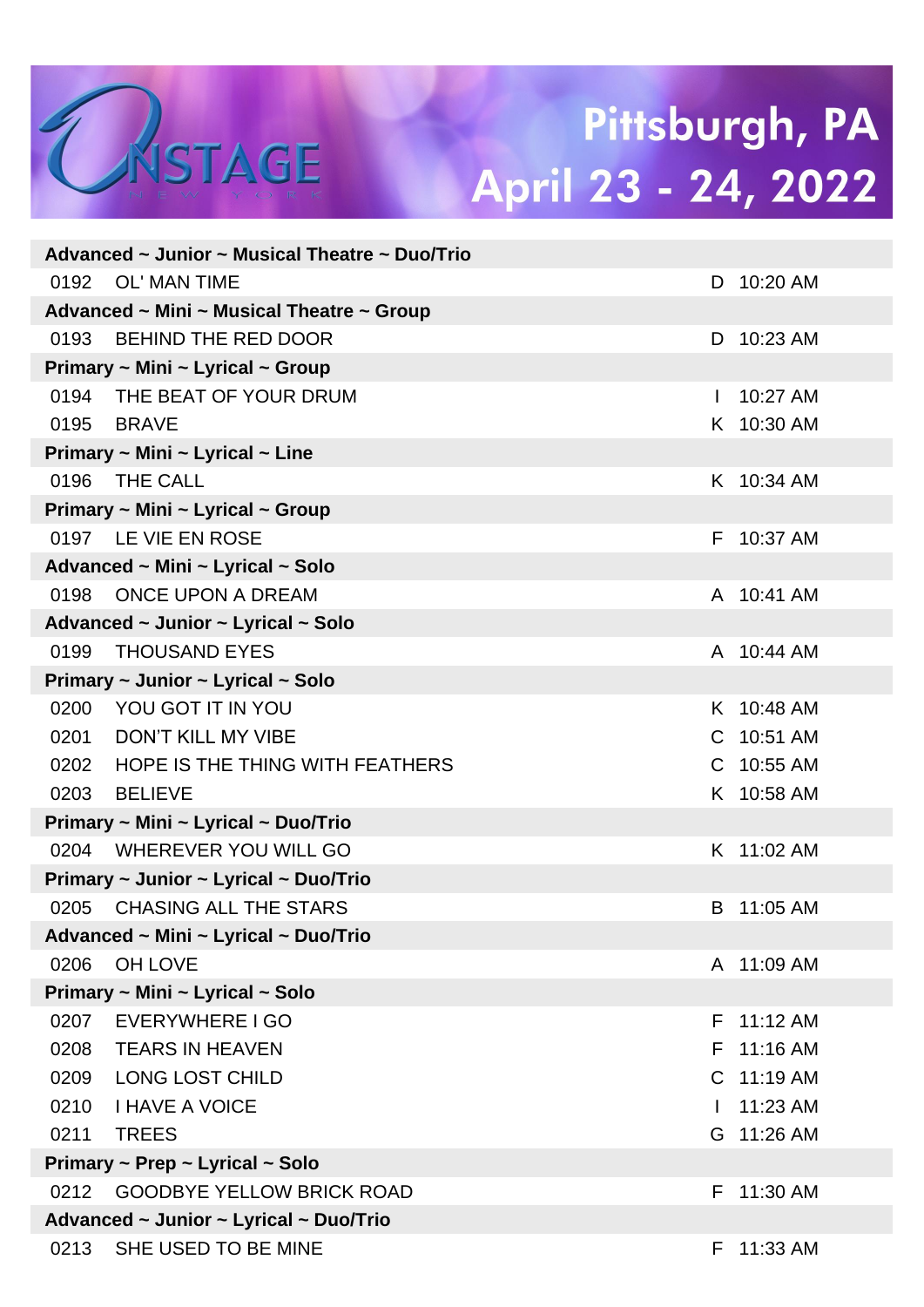|              | Primary $\sim$ Mini $\sim$ Ballet $\sim$ 5010 |              |            |
|--------------|-----------------------------------------------|--------------|------------|
|              | 0214 COME TO YOUR SENSES                      |              | K 11:37 AM |
|              | Advanced ~ Junior ~ Ballet ~ Solo             |              |            |
| 0215         | <b>CUPID VARIATION</b>                        |              | 11:40 AM   |
|              | Advanced ~ Junior ~ Lyrical ~ Solo            |              |            |
| 0216         | <b>TITANIUM</b>                               |              | F 11:44 AM |
|              | 0217 SPEAKING SOFTLY                          |              | D 11:47 AM |
| 0218         | <b>LOSE MY MIND</b>                           |              | F 11:51 AM |
| 0219         | <b>LITTLE VOICE</b>                           |              | C 11:54 AM |
|              | 0220 BLEED OUT                                |              | F 11:58 AM |
|              | 0221 LITTLE RED BIKE                          |              | D 12:01 PM |
|              | Advanced ~ Mini ~ Ballet ~ Extended Group     |              |            |
|              | 0222 BREAKING BOUNDARIES                      | $\mathbf{I}$ | 12:05 PM   |
| <b>BREAK</b> |                                               |              |            |
|              | Primary ~ Junior ~ Contemporary ~ Group       |              |            |
|              | 0223 SHAKE THE DUST                           |              | C 12:19 PM |
|              | Advanced ~ Junior ~ Contemporary ~ Group      |              |            |
|              | 0224 STRANGE                                  |              | F 12:23 PM |
|              | 0225 THE DAYS HAVE NO NUMBERS                 | D.           | 12:26 PM   |
|              | Advanced ~ Mini ~ Contemporary ~ Group        |              |            |
| 0226         | UN TWIST                                      | $\mathbf{I}$ | 12:30 PM   |
|              | Primary ~ Mini ~ Contemporary ~ Line          |              |            |
|              | 0227 HIT ME WITH YOUR BEST SHOT               |              | K 12:33 PM |
|              | Primary ~ Junior ~ Open ~ Duo/Trio            |              |            |
|              | 0229 SURVIVOR                                 |              | H 12:37 PM |
|              | Advanced ~ Junior ~ Contemporary ~ Duo/Trio   |              |            |
| 0230         | <b>INFINITY TIMES INFINITY</b>                |              | F 12:40 PM |
|              | Primary ~ Junior ~ Contemporary ~ Duo/Trio    |              |            |
| 0231         | <b>WELCOME TO THE JUNGLE</b>                  |              | C 12:44 PM |
|              | Primary ~ Prep ~ Open ~ Solo                  |              |            |
| 0232         | <b>LIKE WILDFLOWERS</b>                       |              | F 12:47 PM |
|              | Primary ~ Mini ~ Open ~ Duo/Trio              |              |            |
| 0233         | <b>BOX OF CHOCOLATES</b>                      |              | F 12:51 PM |
| 0234         | ROTTON TO THE CORE                            |              | K 12:54 PM |
|              |                                               |              |            |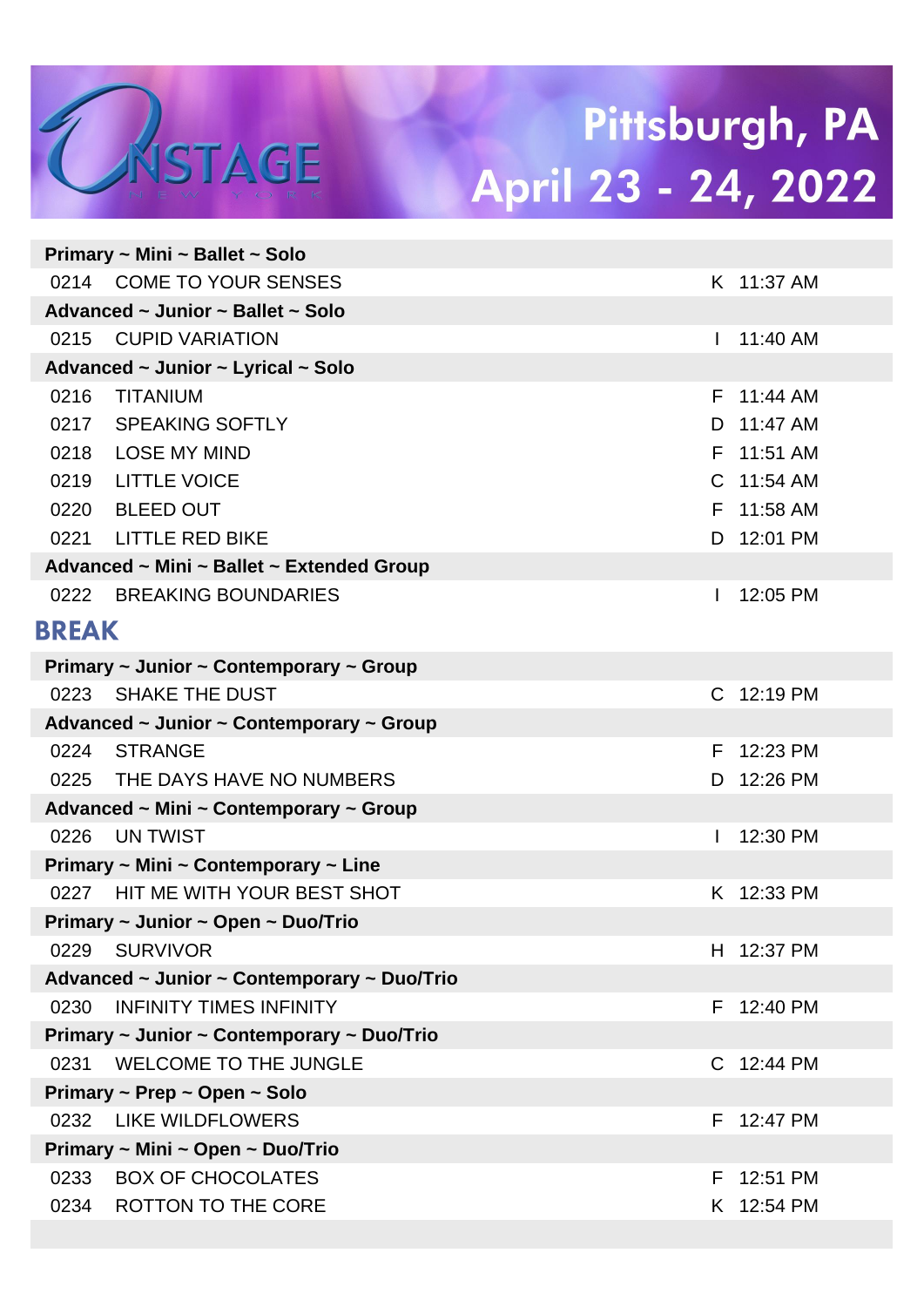|                                        | Advanced $\sim$ Junior $\sim$ Open $\sim$ Solo        |   |            |  |  |
|----------------------------------------|-------------------------------------------------------|---|------------|--|--|
| 0235                                   | ALREADY GONE                                          |   | F 12:58 PM |  |  |
| Primary ~ Junior ~ Contemporary ~ Solo |                                                       |   |            |  |  |
| 0236                                   | <b>GALLOWS</b>                                        |   | B 01:01 PM |  |  |
| 0237                                   | <b>CASTLE</b>                                         |   | H 01:05 PM |  |  |
| 0238                                   | <b>DISCOVERY</b>                                      |   | C 01:08 PM |  |  |
|                                        | Advanced ~ Junior ~ Contemporary ~ Solo               |   |            |  |  |
| 0239                                   | <b>SECRETS AND LIES</b>                               |   | F 01:12 PM |  |  |
| 0240                                   | DOWN THE WATERFALL                                    |   | D 01:15 PM |  |  |
| 0241                                   | <b>MOONLIGHT SONATA</b>                               |   | 01:19 PM   |  |  |
|                                        | Primary ~ Mini ~ Open ~ Line                          |   |            |  |  |
| 0242                                   | IN THE JUNGLE                                         |   | K 01:22 PM |  |  |
|                                        | Primary ~ Junior ~ Open ~ Solo                        |   |            |  |  |
| 0243                                   | <b>HOLD YOUR BREATH</b>                               |   | C 01:26 PM |  |  |
|                                        | 0244 ALL THAT JAZZ                                    |   | F 01:29 PM |  |  |
|                                        | 0245 BEST OF MY LOVE                                  |   | K 01:33 PM |  |  |
|                                        | Advanced ~ Junior ~ Contemporary ~ Duo/Trio           |   |            |  |  |
| 0246                                   | <b>DON'T WAIT</b>                                     |   | 01:36 PM   |  |  |
| 0247                                   | <b>HOUSE OF THE RISING SUN</b>                        |   | F 01:40 PM |  |  |
|                                        | Primary ~ Mini ~ Open ~ Solo                          |   |            |  |  |
| 0248                                   | LOCOMOTION                                            |   | F 01:43 PM |  |  |
| 0249                                   | SOMEBODY'S WATCHING ME                                |   | K 01:47 PM |  |  |
|                                        | Primary $\sim$ Junior $\sim$ Contemporary $\sim$ Line |   |            |  |  |
| 0250                                   | <b>ON MEMORY</b>                                      |   | C 01:50 PM |  |  |
|                                        | Primary $\sim$ Prep $\sim$ Jazz $\sim$ Line           |   |            |  |  |
| 0251                                   | <b>SHOP AROUND</b>                                    |   | D 01:54 PM |  |  |
|                                        | Advanced ~ Junior ~ Jazz ~ Group                      |   |            |  |  |
|                                        | 0252 ANOTHER ONE BITES THE DUST                       |   | D 01:57 PM |  |  |
|                                        | 0253 THE ABILITY TO SWING                             |   | 02:01 PM   |  |  |
| 0254                                   | <b>VOGUE</b>                                          |   | F 02:04 PM |  |  |
|                                        | Advanced ~ Mini ~ Jazz ~ Group                        |   |            |  |  |
| 0255                                   | <b>ONE BAD APPLE</b>                                  | D | 02:08 PM   |  |  |
|                                        | Primary ~ Mini ~ Jazz ~ Line                          |   |            |  |  |
| 0257                                   | <b>BIRDS OF A FEATHER</b>                             |   | 02:11 PM   |  |  |
| 0258                                   | <b>CLOUDY DAY</b>                                     |   | C 02:15 PM |  |  |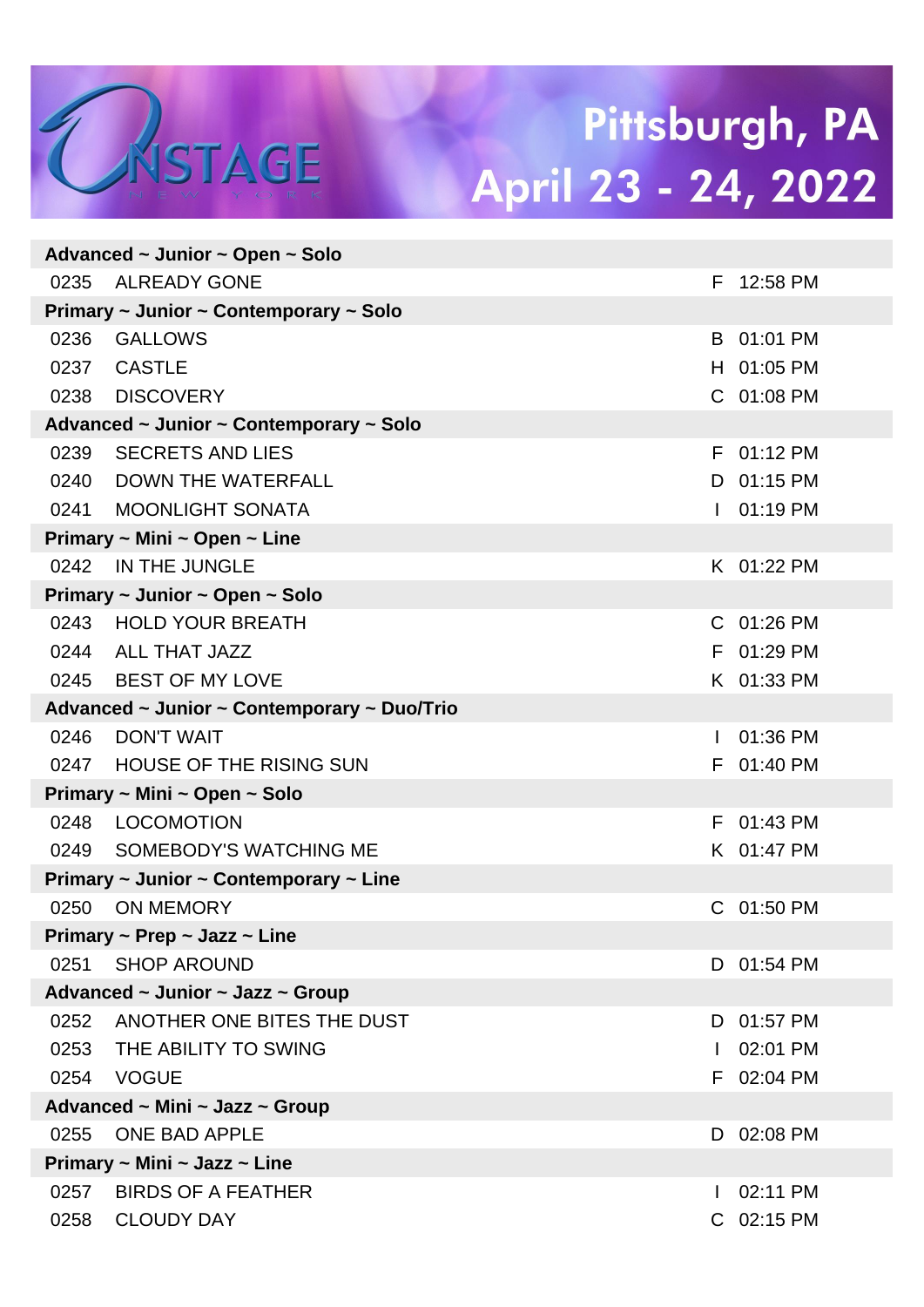|                                                  | Advanced $\sim$ Junior $\sim$ Jazz $\sim$ Line |              |            |  |  |
|--------------------------------------------------|------------------------------------------------|--------------|------------|--|--|
| 0259                                             | CONGA                                          |              | D 02:18 PM |  |  |
| Primary ~ Mini ~ Jazz ~ Group                    |                                                |              |            |  |  |
| 0260                                             | <b>FABULOUS</b>                                |              | K 02:22 PM |  |  |
| 0261                                             | <b>OOPS</b>                                    |              | F 02:25 PM |  |  |
|                                                  | 0262 A LITTLE PARTY                            |              | K 02:29 PM |  |  |
| Primary ~ Junior ~ Jazz ~ Solo                   |                                                |              |            |  |  |
|                                                  | 0263 GLAM                                      |              | K 02:32 PM |  |  |
| Primary $\sim$ Junior $\sim$ Hip Hop $\sim$ Solo |                                                |              |            |  |  |
|                                                  | 0264 ONE WOMAN ARMY                            |              | C 02:36 PM |  |  |
| Advanced ~ Junior ~ Hip Hop ~ Solo               |                                                |              |            |  |  |
| 0265                                             | <b>FUNKY BIJOU</b>                             |              | D 02:39 PM |  |  |
| Advanced ~ Junior ~ Jazz ~ Solo                  |                                                |              |            |  |  |
| 0266                                             | <b>PARIS</b>                                   |              | C 02:43 PM |  |  |
| 0267                                             | <b>DANCE AGAIN</b>                             |              | D 02:46 PM |  |  |
| 0268                                             | SUGAR                                          | $\mathbf{L}$ | 02:50 PM   |  |  |
| 0269                                             | <b>TAINTED LOVE</b>                            |              | D 02:53 PM |  |  |
| Primary ~ Mini ~ Hip Hop ~ Duo/Trio              |                                                |              |            |  |  |
|                                                  | 0270 WE GO TO WORK                             |              | G 02:57 PM |  |  |
| Primary ~ Mini ~ Jazz ~ Duo/Trio                 |                                                |              |            |  |  |
|                                                  | 0271 OUT OF THE PARK                           |              | D 03:00 PM |  |  |
| Primary ~ Junior ~ Jazz ~ Duo/Trio               |                                                |              |            |  |  |
| 0272                                             | <b>MONEY</b>                                   |              | K 03:04 PM |  |  |
| Advanced ~ Junior ~ Jazz ~ Duo/Trio              |                                                |              |            |  |  |
|                                                  | 0273 BORN TO BE BRAVE                          |              | D 03:07 PM |  |  |
| Advanced ~ Mini ~ Jazz ~ Solo                    |                                                |              |            |  |  |
| 0274                                             | <b>REAL WILD ONE</b>                           | D.           | 03:11 PM   |  |  |
| 0275                                             | DEAR FUTURE HUSBAND                            | D            | 03:14 PM   |  |  |
| 0276                                             | ONE KISS (LOVE ME NOT)                         | D.           | 03:18 PM   |  |  |
| Primary ~ Mini ~ Hip Hop ~ Line                  |                                                |              |            |  |  |
| 0277                                             | <b>WIND IT UP</b>                              |              | K 03:21 PM |  |  |
| Advanced ~ Junior ~ Hip Hop ~ Line               |                                                |              |            |  |  |
| 0278                                             | <b>FAR OUT EAST</b>                            | F.           | 03:25 PM   |  |  |
| 0279                                             | BREAK WOMAN                                    | D            | 03:28 PM   |  |  |
| Primary $\sim$ Junior $\sim$ Hip Hop $\sim$ Line |                                                |              |            |  |  |
| 0280                                             | <b>RUNNIN</b>                                  |              | C 03:32 PM |  |  |